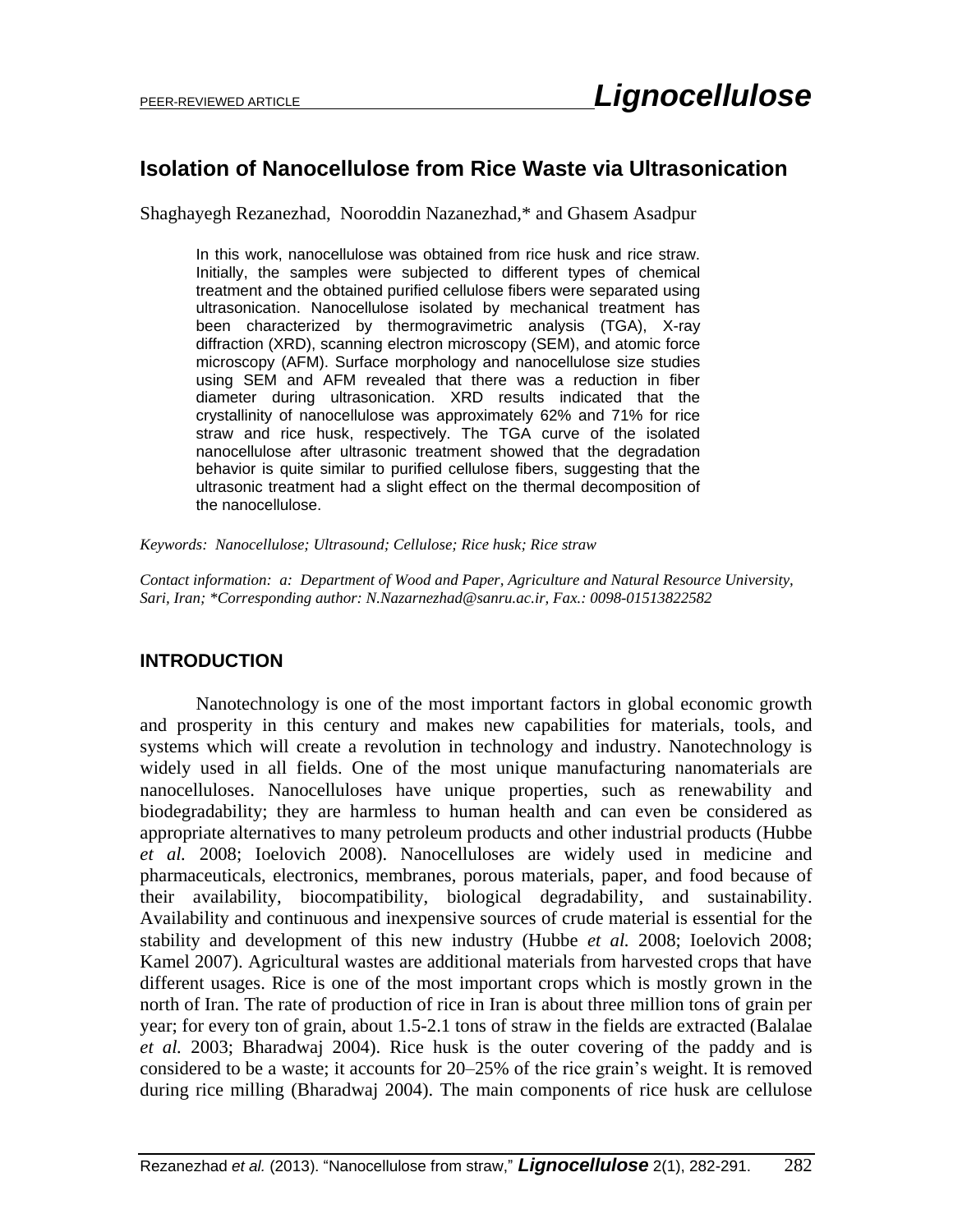(25-35%), hemicellulose (18-21%), lignin (26-31%), and silica (15-17%) (Janardhnan 2011; Dufresne *et al.* 2000), and the main components of rice straw are cellulose (28- 48%), lignin (12-16%), silica (9-14%), and wax (7.3%) (Faezipour *et al.* 2002; Shakeri *et al.* 2005). Nanocellulose can be obtained from various sources such as wood fibers (Abe *et al.* 2009), cotton (De Morais Teixeira 2010), potato tuber cells (Dufresne 2000), cladodes and spines from *Opuntia ficus-indica* (Malainine 2003), lemon and maize (Rondeau-Mouro *et al.* 2003), soybean (Wang *et al.* 2007), wheat straw and soy hulls (Alemdar *et al.* 2008), hemp fiber (Wang *et al.* 2007), coconut husk fibers (Rosa *et al.* 2010), branch-barks of mulberry (Li *et al.* 2009), pineapple leaf fibers (Cherian *et al.* 2010), banana rachis (Zuluaga *et al.* 2009), sisal (Moran *et al.* 2008), pea hull fiber (Chen *et al.* 2009), sugar beet (Dinand *et al.* 1999; Dufresne *et al.* 1997), and rice husk (Luduena *et al.* 2011; Rosa *et al.* 2011). Several processes have been used to extract highly purified nanofibers from cellulosic materials. These methods include mechanical treatments, such as cryocrushing (Chakraborty *et al.* 2005), grinding (Abe *et al.* 2009), and high-pressure homogenization (Nakagaito *et al.* 2004), chemical treatments, such as acid hydrolysis (Araki *et al.* 2000; Liu *et al.* 2010), biological treatments, such as enzyme-assisted hydrolysis (Hayashi *et al.* 2005; Henriksson *et al.* 2007) and TEMPOmediated oxidation (Iwamoto *et al.* 2010; Saito *et al.* 2009) and synthetic and electro spinning methods (Frenot *et al.* 2007) as well as a combination of two or several of the aforementioned methods.

# **EXPERIMENTAL**

# **Raw Materials**

The rice husk (RH) and rice straw (RS) used in the present work consisted of residues from Mazandaran farms. RH and RS were extensively washed with distilled water to remove dust and other impurities. This operation was performed several times at room temperature followed by drying at 103 °C in an oven. Hydrochloric acid (HCl), sodium hydroxide (NaOH), potassium hydroxide (KOH), sodium chlorite (NaClO<sub>2</sub>), sodium bisulphate  $(Na<sub>2</sub>SO<sub>4</sub>)$  and a pH 4 buffer solution were purchased from Merck Corporation and were used for chemical treatment.

# **Preparation of Purified Cellulose**

The washed and dried RH and RS samples were subjected to different types of chemical treatments. Samples were stirred with 3% KOH at a weight ratio of 1:12 and boiled for 30 min, and the mixture was left overnight. The filtrate was washed with distilled water, and 10% (v/v) HCl was added (100 mL). Afterward, the lignocellulosic residue was treated with 0.7% (w/v) sodium chlorite at a ratio of 1:50 g solid/mL liquor at pH 4 and kept boiling for 2 h. The remaining solid was first treated with 5%  $(w/v)$ sodium bisulphate solution at room temperature for 1h using a solid to liquor ratio of 1 g/50 mL. Then, the samples were washed with distilled water and dried at  $100 \pm 2$  ° C in an oven until constant weight was reached. Samples were treated with 17.5% (w/v) sodium hydroxide (NaOH) solution at room temperature for 8 h using a solid to liquor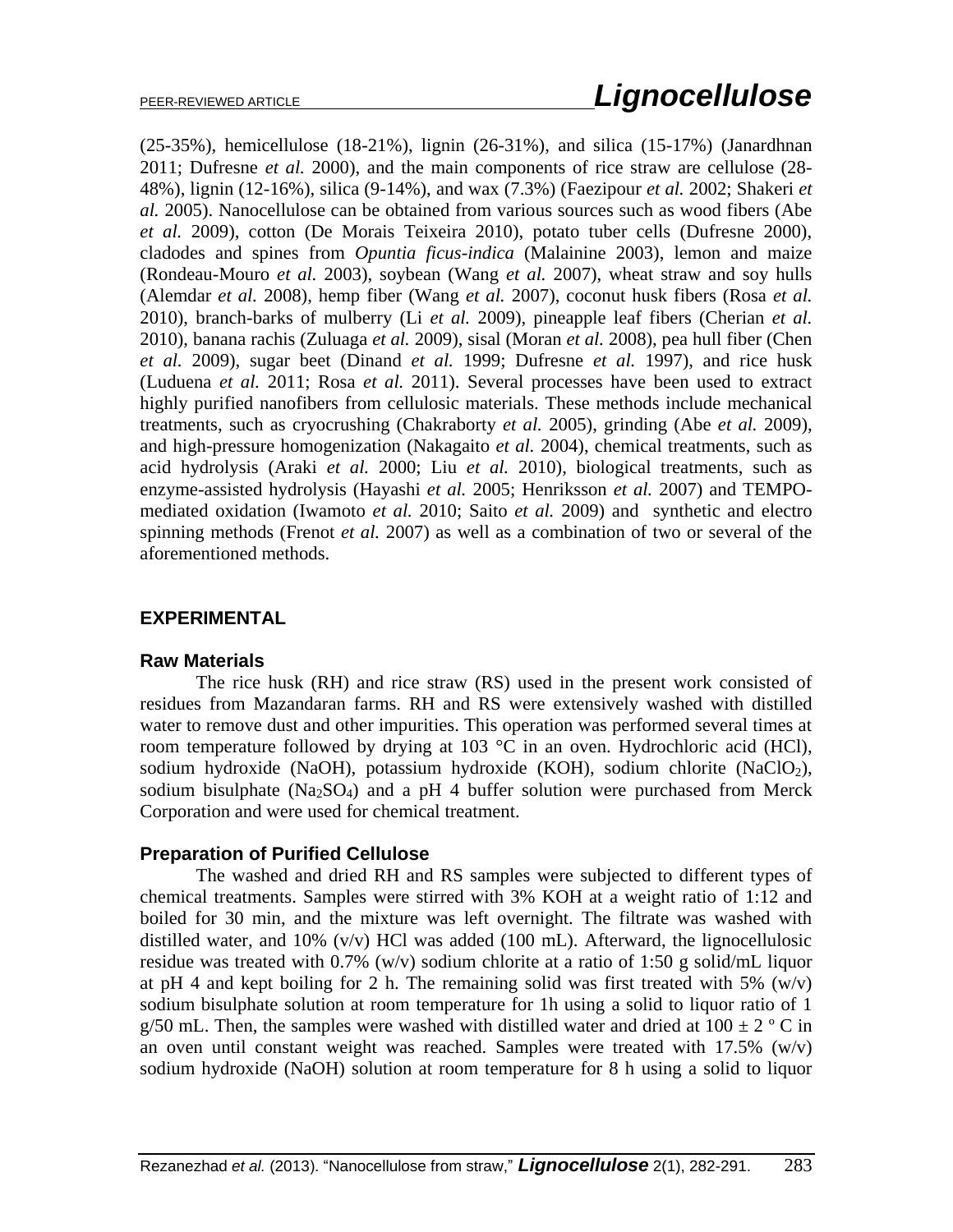ratio of 1 g/50 mL and were washed and dried again as reported in the previous step (Luduena 2011).

### **Nanocellulose (NC) Production**

The chemically purified cellulose fibers extracted from the rice husk and straw fibers were soaked in distilled water (1%). Then, cellulose suspensions were sonicated for 15 min using an ultrasonic processor UW 3200 (Bandelin Electronic, Germany) at 20–25 kHz to isolate the nanocellulose. The ultrasonic treatment was carried out in an ice bath; the ice was maintained throughout the entire ultrasonication.

### **Morphology of Purified Cellulose Fibers and Nanocellulose**

#### *Atomic force microscopy (AFM)*

AFM was performed with an Easyscan2 Flex AFM probe microscope in air. Samples were prepared by dispersing 1 mg of nanofibers in distilled water in an ultrasonic bath for 30 min. A droplet of resulting solution was cast onto a microscopy slide and dried in a vacuum oven at 70  $\degree$ C for 1 h. The AFM images were collected from dispersed nanocellulose.

#### *Scanning electron* microscopy (SEM)

The morphological study of the final nanocellulose fibrils was done using scanning electron microscopy. SEM micrographs of the nanocellulose surface were taken using the TESCAN VEGA scanning electron microscope operated at 15 kV. The samples were coated with gold to eliminate the electron charging effects.

#### *X-ray diffraction analysis (XRD)*

The XRD patterns of the untreated fibers and isolated nanocellulose were obtained with an X-ray diffractometer (X' Pert MPD, Philips, Holland) using Ni-filtered CuKa radiation ( $k = 1.5406$  A  $\degree$ ) at 40 kV and 30 mA. Scattered radiation was detected in the range of  $2\theta = 5-50^{\circ}$  at a scan rate of 1<sup>o</sup>/min. The crystallinity index of cellulose based materials was calculated as follows.

Crystallinity =( $I_{\text{crv}} - I_{\text{am}} / I_{\text{crv}}$ )× 100 (1)

Where *Icry* represents the crystalline part of the material. *Iam* is represents the amorphous part.

#### *Thermogravimetric analysis (TGA)*

The thermal stability of each sample was determined using a thermogravimetric analyzer (PL-TGA, Polymer Laboratories, England). The samples were heated from 25 to 600 ºC at a heating rate of 10 ºC/min under a nitrogen atmosphere.

# **RESULTS AND DISCUSSION**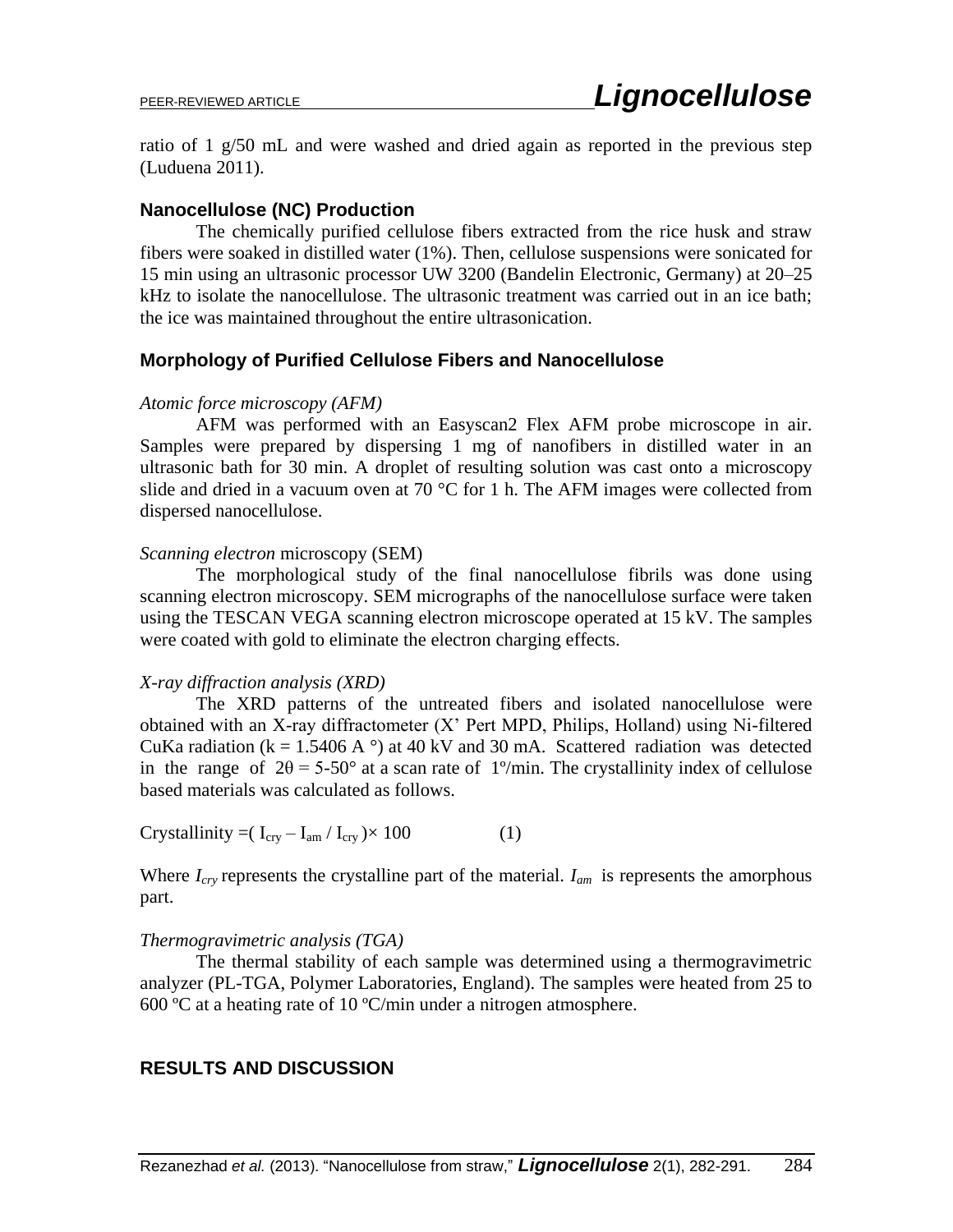#### **AFM and SEM**

Studies of samples using the chemi-mechanical method by AFM and SEM and a size distribution diagram of the produced nanocellulose from rice husk and rice straw are shown in Figs. 1, 2, and 3. The average size of the obtained nanocellulose was 30-35 nm. Figure 1 shows the AFM image and distribution of the obtained nanocellulose from rice husk. The average size of the obtained nanocellulose was 26-29 nm.



**Fig. 1.** SEM image of NC from RH (a), NC from RS (b)

Figure 2 shows the AFM image and distribution of the obtained nanocellulose from rice straw. In this study nanocellulose fibers were produced using a chemimechanical process, but in other research concerning wheat straw subjected to acid hydrolysis (Chen 2011), the length of the nanocellulose was the same length as the rice straw which was obtained in this research. However, Luduena *et al.* (2011) found that rice husk subjected to a chemical method led to a different result: the size range of nanocellulose was 4.6-12.4 nm. That is, the size of the particles was shorter than the nanocellulose from rice husk in this research, because the cellulose chain was broken more using the chemical method.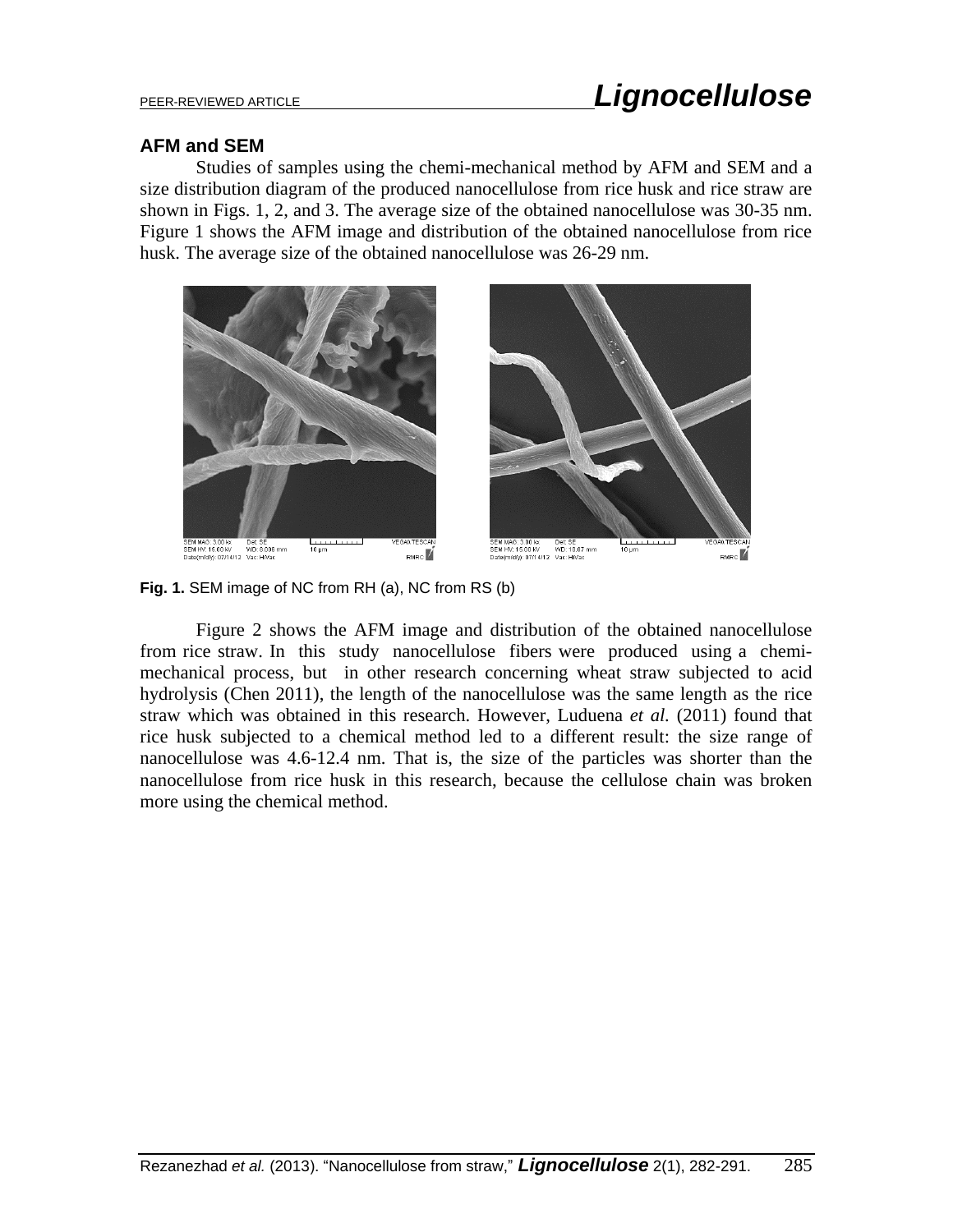

**Fig. 2.** AFM image of NC from RH (a), size distribution of NC from RH (b)



**Fig. 3.** AFM image of NC from RS (a), size distribution of NC from RS (b)

# **X-ray Analysis**

XRD studies of the treated and untreated cellulose fibers were performed to investigate the crystallinity of the fibers. Figures 4 and 5 and Table 1 show the equatorial X-ray diffraction patterns and the relative degrees of cellulose crystallinity, respectively.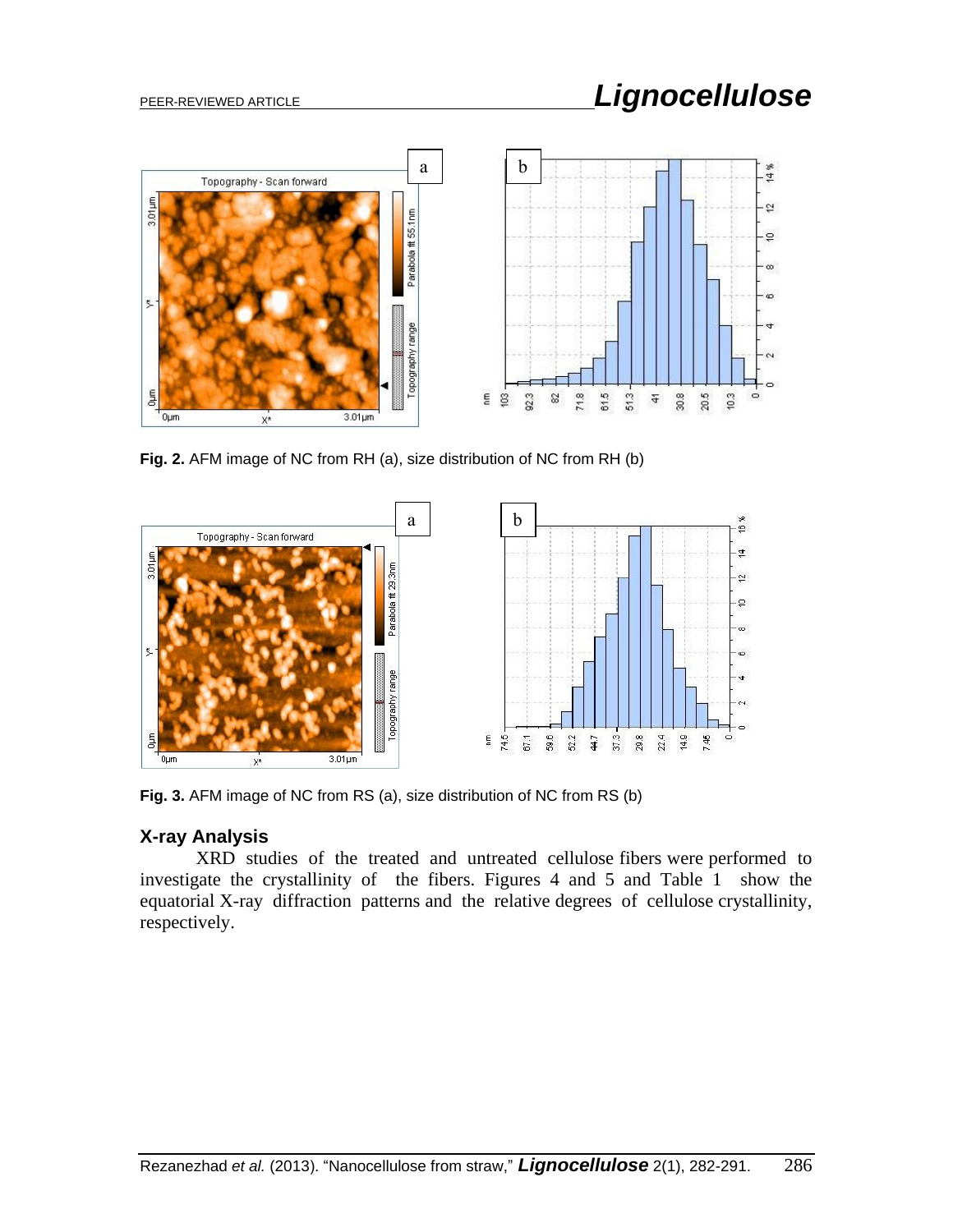

**Fig. 4.** X-ray diffraction patterns of the cellulose and NC of rice husk

The crystallinity of the purified cellulose of rice husk and rice straw was 67% and 56%, respectively. Removal of the noncellulosic constituents of the fibers by chemical treatment will cause the crystallinity to change. The fiber constitutes crystalline and amorphous regions. Alkali treatment of the natural fiber will lead to the swelling of the fiber and a subsequent increase in the absorption of moisture. Treatment with alkali leads to the removal of cementing materials like lignin, hemicelluloses, and pectin which will result in the increase of percentage crystallinity of the fiber.



**Fig. 5.** X-ray diffraction patterns of the cellulose and NC of rice straw

The crystallinity in the RH nanocellulose was 71%. Rosa *et al.* (2011) obtained a crystallinity of 67% from RH nanocellulose using a chemical method. Luduena *et al.* (2011) produced nanocellulose using a chemical method, and the results of X-ray diffraction showed that the crystallinity of nanocellulose was approximately 76%. The crystallinity of nanocellulose was lower than the crystallinity of the unprocessed materials. A chemical method used to produce nanocellulose ultimately resulted in a loss of the amorphous structure of the cellulose chain. Consequently, the crystallinity resulting from the chemical method is more than that obtained using the mechanical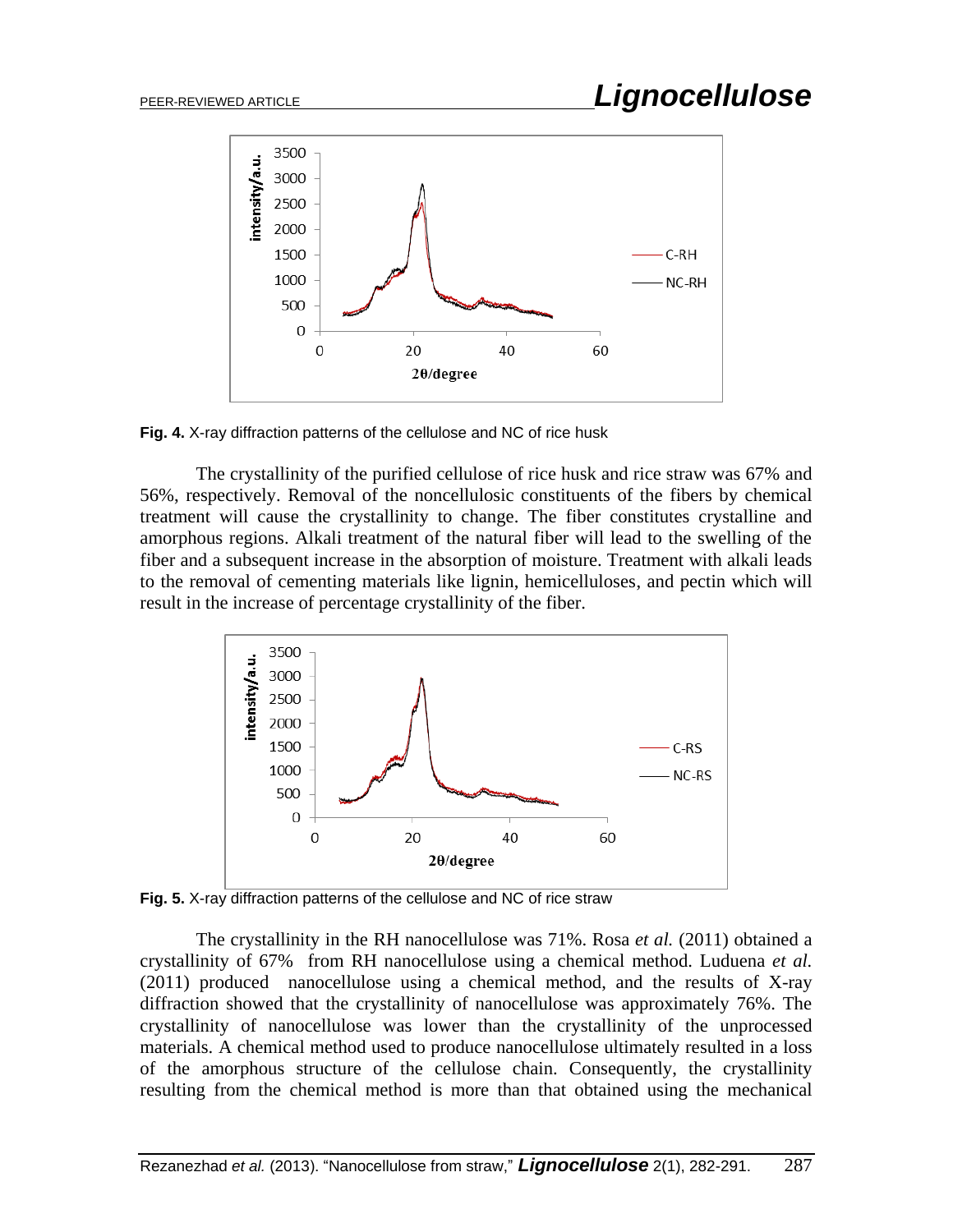method, because the amorphous structure was not broken completely. Also, the crystallinity in the nanocellulose from RS was 62.79%. Chen *et al.* (2011) came to the same conclusion in research on wheat straw subjected to a mechanical method; the crystallinity of nanocellulose from wheat straw was 63.4%.

|            | Relative crystallinity (%) |               |
|------------|----------------------------|---------------|
| Source     | Cellulose                  | Nanocellulose |
| Rice husk  | 66.79                      | 70.9          |
| Rice straw | 56.13                      | 62.79         |

**Table 1.** Crystallinities of the Cellulose and NC from RH and RS

#### **Thermogravimetric Analysis**

Thermal decomposition parameters were determined from the TGA curves as described below at a heating rate of 10 °C/min. The TG curves of the untreated and the final nanocellulose of rice husk and straw are shown in Fig. 6(a) and (b).TG curves show several decomposition steps. In a nitrogen atmosphere, the main peak appears at around 350 ºC and is due to the thermal decomposition for the pyrolysis of cellulose (Chen 2011; Luduena 2011).



**Fig. 6.** TG curves of C and NC from RH (a), RS (b) in nitrogen atmosphere

In the study of Chen *et al.* (2011), maximum weight loss was reached at 335 ºC. The degradation temperatures of the nanocellulose isolated from the purified cellulose of rice husk and rice straw were found to be 348 and 350 ºC, respectively. In all cases, a small weight loss was found in the range of 40-180 °C due to the evaporation of the humidity of the materials or the low molecular weight compounds remaining from the isolation procedures (Chen 2010). The higher temperatures of the thermal decomposition of the purified cellulose fibers are related to the partial removal of hemicelluloses, lignin, and pectin from the fibers, as well as the higher crystallinity of cellulose (Abe 2009). The TG curve of the isolated nanocellulose after ultrasonic treatment displayed a degradation behavior that is highly similar to that of the purified cellulose fibers, suggesting that the ultrasonic treatment had little effect on the thermal decomposition of the nanocellulose (Chen 2011). The high thermal properties of the nanofibers may broaden the fields of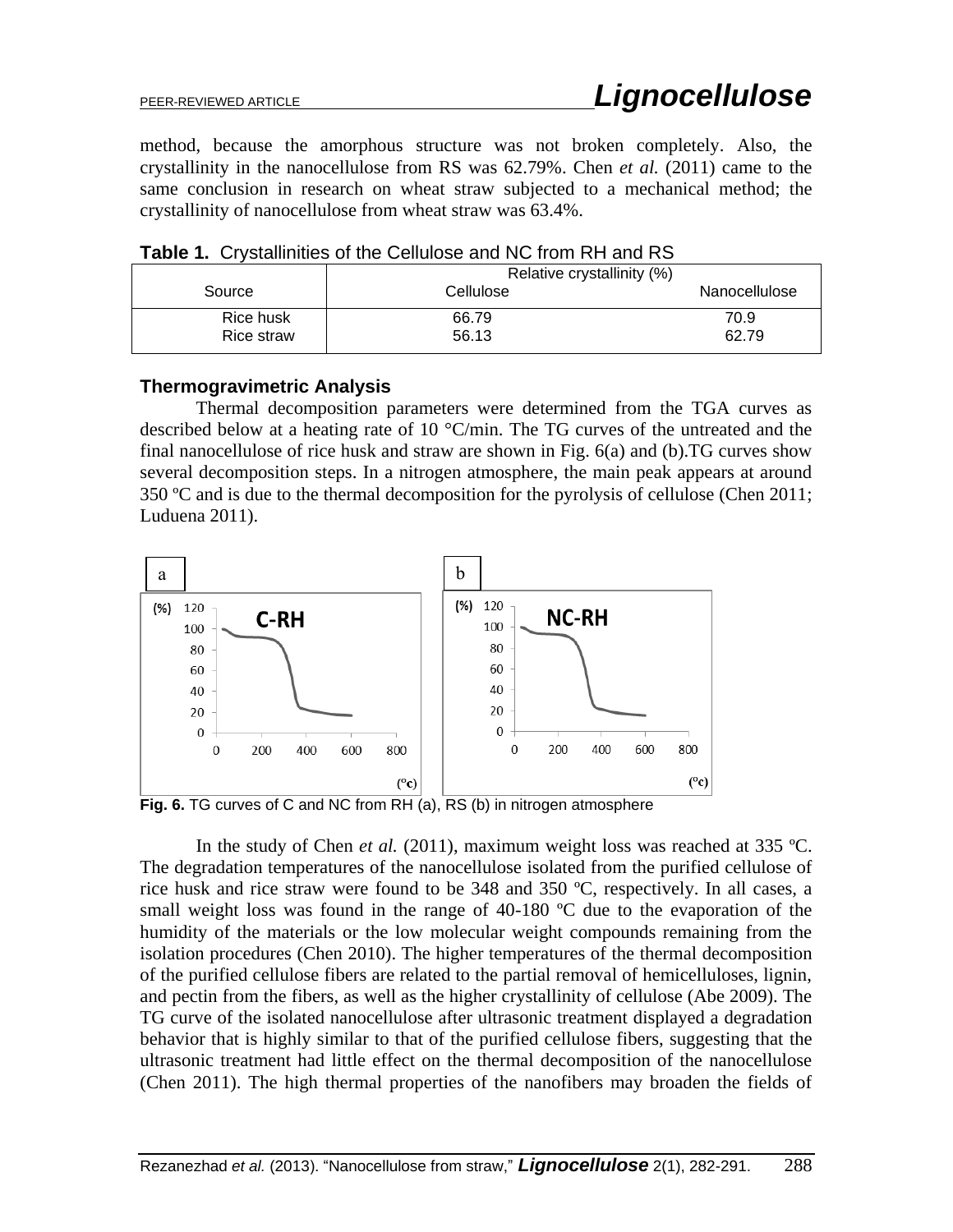application of cellulose fibers, especially at temperatures higher than 200 ºC for biocomposite processing.

### **CONCLUSIONS**

Purified cellulose of rice husk and rice straw was obtained from several chemical treatments. Nanocellulose was isolated from purified cellulose fibers by chemical treatments followed by ultrasonic fibrillation. Nanocellulose with diameters ranging from 30 to 35 nm for RH and 26 to 29 nm for RS. The crystallinity of nanocellulose was 70.9 and 62.79% for RH and RS, respectively. The TG curve of the isolated nanocellulose after ultrasonic treatment showed a degradation behavior that is highly similar to the purified cellulose fibers, suggesting that the ultrasonic treatment had little effect on the thermal decomposition of the nanocellulose. The obtained nanocellulose may be potentially applied in various fields, such as bionanocomposites, filtration media, and packaging.

### **REFERENCES CITED**

- Abe, K., Iwamoto, S., and Yano, H. S. (2009). "Obtaining cellulose nanofibers with a uniform width of 15 nm from wood," *Biomacromolecules* 8(10), 3276-3278.
- Alemdar, A., and Sain, M. (2008). "Isolation and characterization of nanofibers from agricultural residues – Wheat straw and soy hulls," *Bioresource Technology* 99(6), 1664-1671.
- Araki, J., Wada, M., Kuga, M., and Okano, T. (2000). "Birefringent glassy phase of a cellulose microcrystal suspension," *Langmuir* 16(6), 2413-2415.
- Balalae, F., Soluki, M., Almasi, Z., and Milani, F. (2003). "Production of building products from rice husk and rice straw," *Proceeding at the National Conference of Processing and Use of Cellulosic Materials in Iran*, Tehran University, 455-462.
- Bharadwaj, A., Wang, Y., Sridhar, S., and Arunachalam, V. S. (2004). "Pyrolysis of rice husk," *Current Science* 87(7), 981-986.
- Chakraborty, A., Sain, M., and Kortschot, M. (2005). "Cellulose microfibrils: A novel method of preparation using high shear refining and cryocrushing," *Holzforschung* 59(1), 102-107.
- Chen, Y., Liu, C., Chang, P .R., Cao, X., and Anderson, D. P. (2009). Bionanocomposites based on pea starch and cellulose nanowhiskers hydrolyzed from pea hull fiber: Effect of hydrolysis time," *Carbohydrate Polymers* 76(4), 607-615.
- Cheng, Q., Wang, S., and Han, Q. (2010). "Novel process for isolating fibrils from cellulose fibers by high-intensity ultrasonication. II. Fibril characterization," *Journal of Applied Polymer Science* 115(5), 2756-2762.
- Chen, W., Yu, H., Liu, Y., Chen, P., Zhang, M., and Hai, Y. (2010). "Individualization of cellulose nanofibers from wood using high-intensity ultrasonication combined with chemical pretreatments," *Carbohydrate Polymers* 83(4), 1804-1811.
- Chen, W., Yu, H., Liu, Y., Hai, Y., Zhang, M., and Chen. P. (2011). "Isolation and characterization of cellulose nanofibers from four plant cellulose fibers using a chemical-ultrasonic process," *Cellulose* 18(2), 433-442.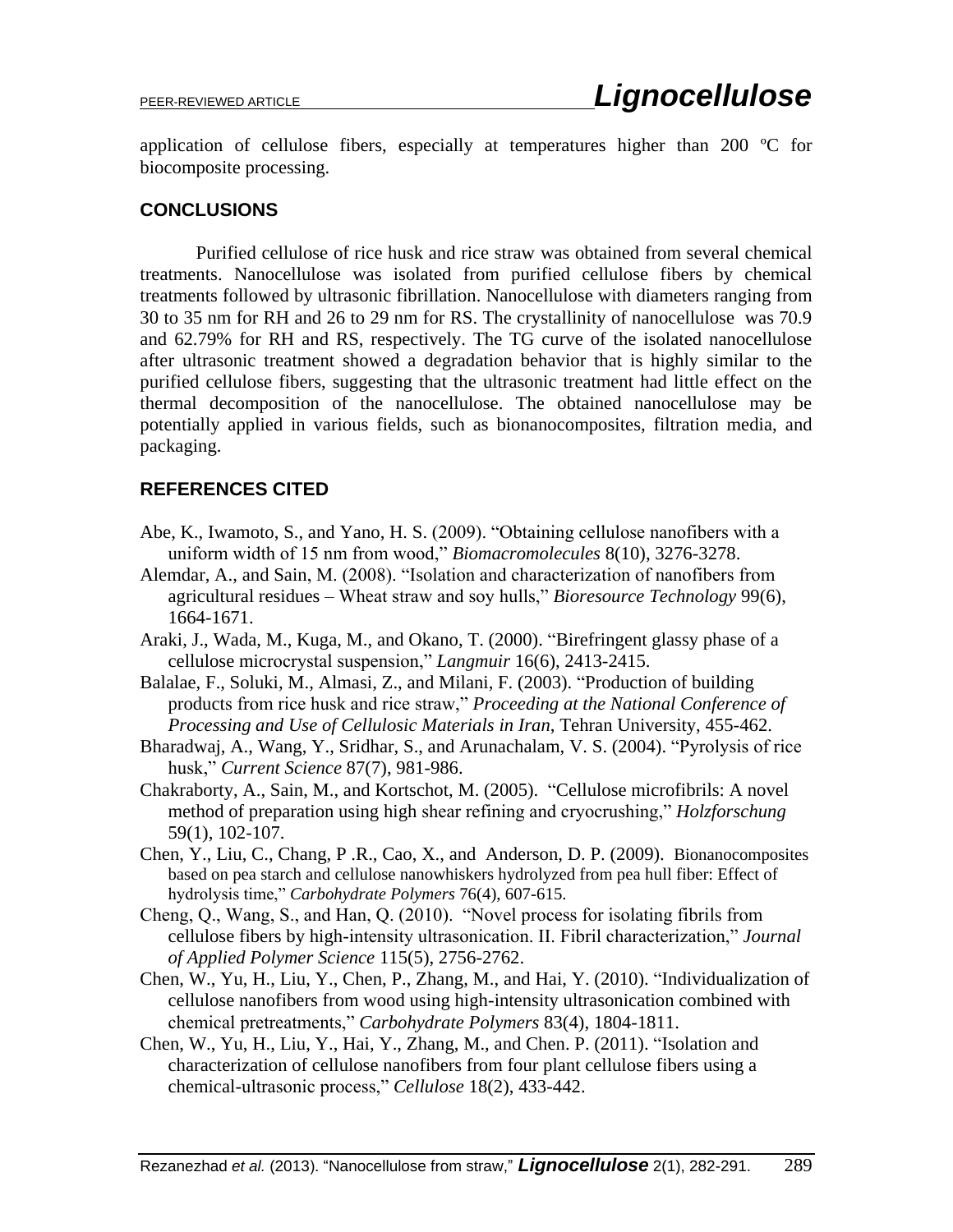- Cherian, B. M., Leão, A. L., de Souza, S. F., Thomas, S., Pothan, S. A., and Kottaisamy, M. (2010). "Isolation of nanocellulose from pineapple leaf fibers by steam explosion," *Carbohydrate Polymers* 81(3), 720-725.
- De Morais Teixeira, E., Corrêa, A., Manzoli, A., de Lima Leite, F., de Oliveira, C., and Mattoso, L. (2010). "Cellulose nanofibers from white and naturally colored cotton fibers," *Cellulose* 17(3), 595-606.
- Dinand, E., Chanzy, H., and Vignon, R. M. (1999). "Suspensions of cellulose microfibrils from sugar beet pulp," *Food Hydrocolloids* 13(3), 275-283.
- Dufresne, A., Cavaillé, J. Y., and Vignon, R. M. (1997). "Mechanical behavior of sheets prepared from sugar beet cellulose microfibrils," *Journal of Applied Polymer Science* 64(6), 1185-1194.
- Dufresne, A., Dupeyre, D., and Vignon, M. R. (2000). "Cellulose microfibrils from potato tuber cells: Processing and characterization of starch-cellulose microfibril composites," *Journal of Applied Polymer Science* 76(14), 2080-2092.
- Faezipour, M., Kaburani, A., and Parsapazhuh, D. (2002). "Paper and some structural materials of agricultural resources," (translate) publication of Tehran University, 20- 300.
- Fahma, F., Iwamoto, S.H., Hori, N., Iwata, T., and Takemura, A. (2010). "Isolation, preparation, and characterization of nanofibers from oil palm empty-fruit-bunch," *Cellulose* 17(5), 977-985.
- Frenot, A., Henriksson, M. W., and Walkenström, P. (2007). "Electrospinning of cellulose-based nanofibers," *Journal of Applied Polymer Science* 103(3), 1473-1482.
- Hayashi, N., Kondo, T., and Ishihara, M. (2005). "Enzymatically produced nano-ordered short elements containing cellulose Iβ crystalline domains," *Carbohydrate Polymers* 61(2), 191-197.
- Henriksson, M. W., Henriksson, G., Berglund, L. A., and Lindström, T. (2007). "An environmental friendly method for enzyme-assisted preparation of microfibrillated cellulose (MFC) nanofibers," *European Polymer Journal* 43, 3434-3441.
- Hubbe, M. A., Rojas, O. J., Lucia, L., and Sain, M. (2008). "Cellulosic nanocomposites: A review," *Bioresources* 3(3), 929-980.
- Ioelovich, M. (2008). "Cellulose as a nanostructure polymer: A short review," *Bioresources* 3(4), 1403-1418.
- Iwamoto, S., Kai, W., Isogai. T., Saito, T., Isogai, A., and Iwata, T. (2010). "Comparison study of TEMPO-analogous compounds on oxidation efficiency of wood cellulose for preparation of cellulose nanofibrils," *Polymer Degradation and Stability* 95(80), 1394-1398.
- Janardhnan, S., and Sain, M. (2011). "Targeted disruption of hydroxyl chemistry and crystallinity in natural fiber for isolation of cellulose nano-fiber via enzymatic treatment," *BioResources* 6(2), 1242-1250.
- Kamel, S. (2007). "Nanotechnology and its application in lignocellulosic composites, a mini review," *Express Polymer Letters* 1(9), 546-575
- Li, R., Fei, J., Cai, Y., Li, Y., Feng, J., and Yao, J. (2009). "Cellulose whiskers extracted from mulberry-A novel biomass production," *Carbohydrate Polymers* 76, 94-99.
- Liu, H., Liu, L., Yao, F., and Wu, Q. (2010). "Fabrication and properties of transparent polymethyl methacrylate/cellulose nanocrystals composites," *Bioresource Technology* 101(14), 5685-5692.